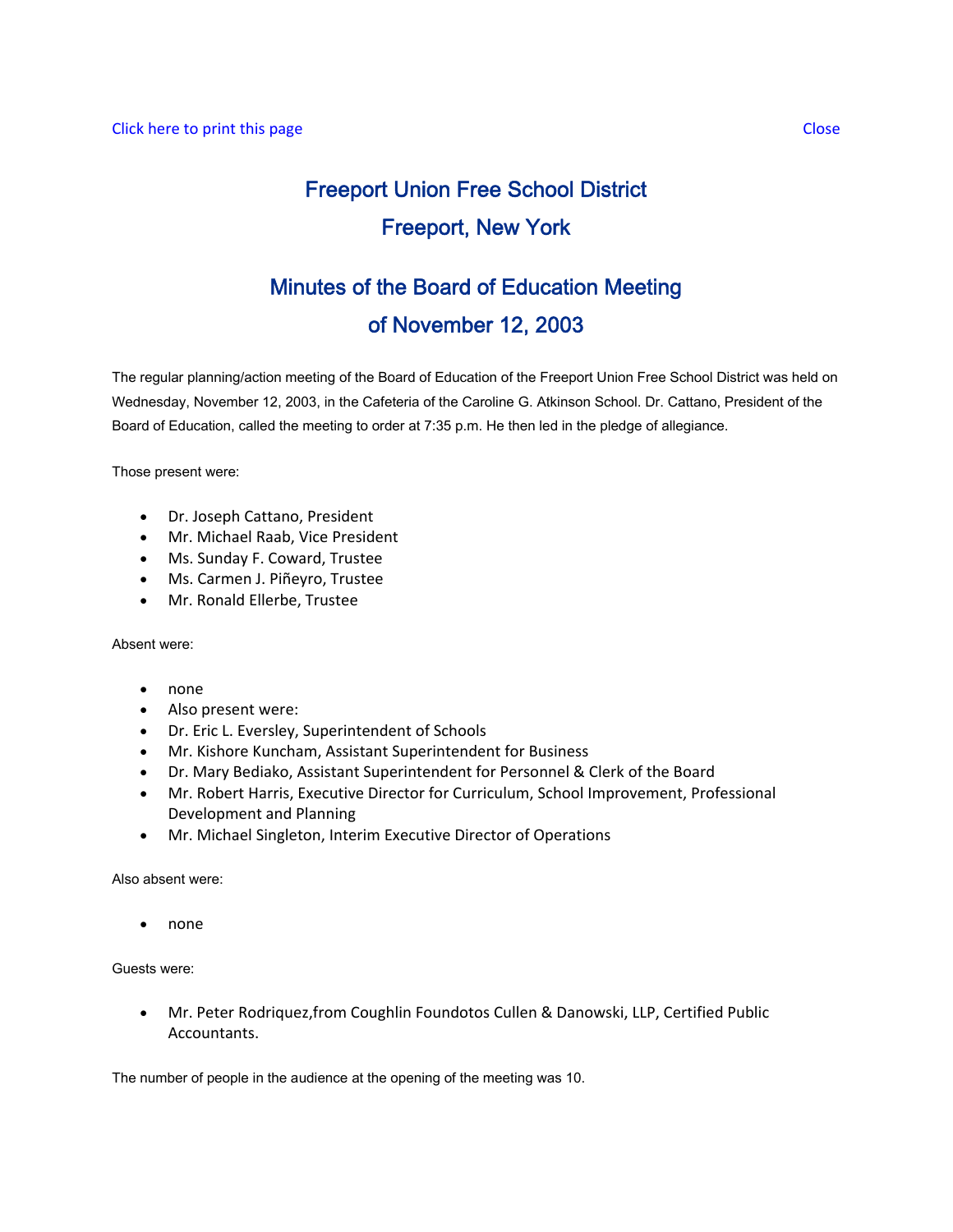## Superintendent's Report

Dr. Eversley, Superintendent of Schools, introduced Mr. Michael Singleton to the Board of Education and the public. Dr. Eversley explained that Mr. Singleton would be the Interim Executive Director of Operations. Everyone welcomed him to Freeport.

The Superintendent then informed the Board and public that the Select Chorale and the J.R.O.T.C. participated in the Veterans Day activities at the Freeport Memorial Library.

Mr. Kishore Kuncham, Assistant Superintendent for Business, introduced Mr. Peter Rodriquez, from Coughlin Foundotos Cullen & Danowski, LLP, Certified Public Accountants.

Mr. Rodriquez discussed the District's annual financial audit report.

At this time, the public was given the opportunity to address the Board of Education on items on the agenda. Each speaker was allowed to address the Board for 6 minutes.

## Items for Action

#### Approval of CSE and PSE Meetings

Ms. Coward offered the following resolution for adoption:

RESOLVED that the Board of Education hereby accepts the minutes of the meeting of the committees on special education and preschool special education for the following dates:

- October 15, 2003;
- October 16, 2003;
- October 21, 2003;
- October 23, 2003;
- October 24, 2003;
- October 27, 2003;
- October 28, 2003;
- November 3, 2003; and,
- November 5, 2003.

The motion was seconded by Ms. Piñeyro and unanimously carried: Cattano, Coward, Ellerbe, Piñeyro and Raab.

#### Appointment of a Library Board Trustee

Mr. Raab offered the following resolution for adoption: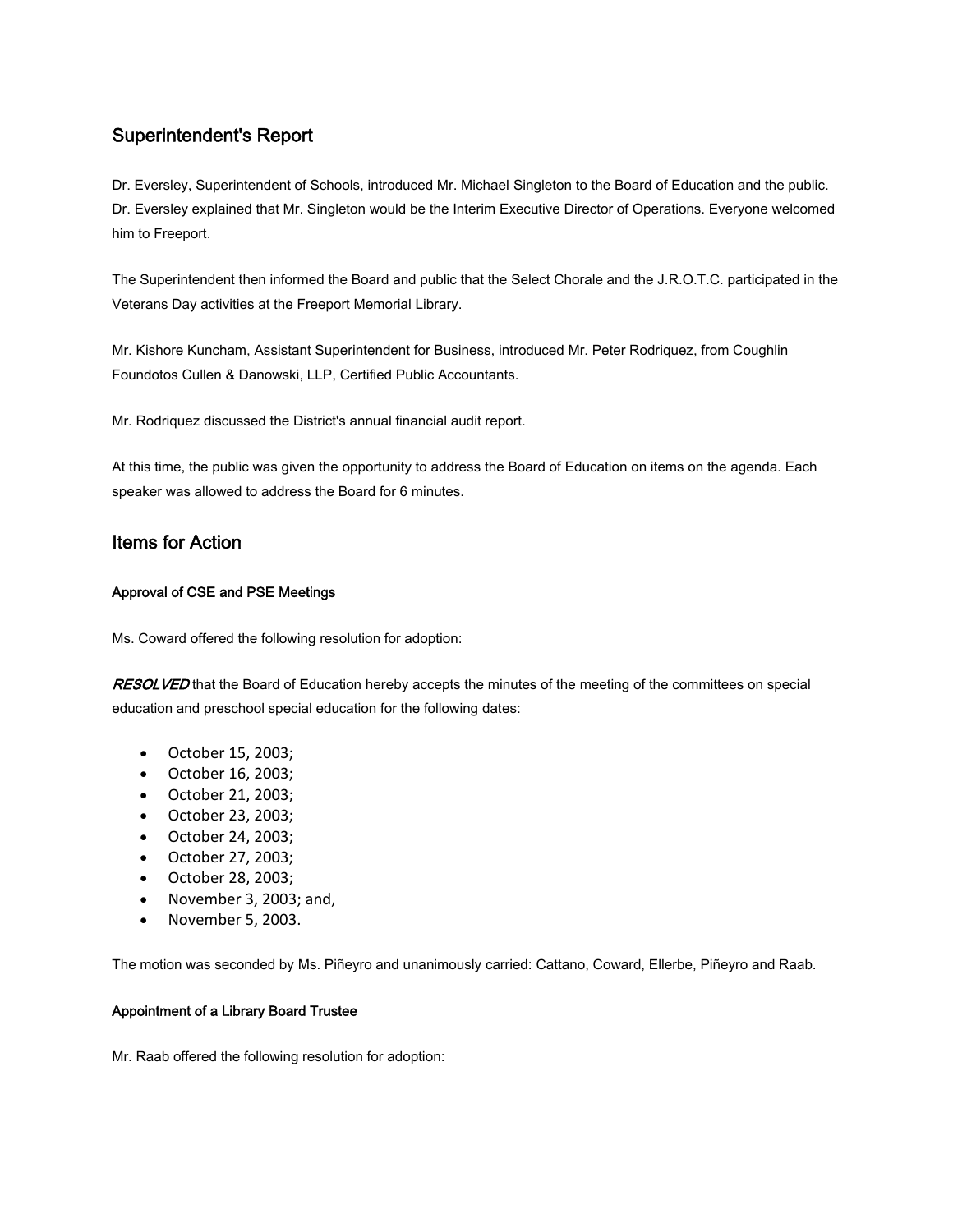Be It RESOLVED that the Board of Education of the Freeport Union Free School District, upon the recommendation of the Board of the Library Trustees of the Freeport Memorial Library, and Mr. Dave Opatow, Library Director, hereby reappoints:

Mr. Marvin H. Cohen to the Library Board for a five year term to begin November 25, 2003.

The motion was seconded by Ms. Coward and unanimously carried: Cattano, Coward, Ellerbe, Piñeyro and Raab.

#### Acceptance of the Financial Statements

On a motion by Mr. Raab it was agreed to add a resolution to accept the Financial Report.

The motion was seconded by Ms. Coward and unanimously carried: Cattano, Coward, Ellerbe, Piñeyro and Raab.

Ms. Coward offered the following resolution for adoption:

Be It RESOLVED by the Board of Education of the Freeport Union Free School District hereby accepts the Financial Statements for the fiscal year 2002/2003 as prepared by our independent auditors.

The motion was seconded by Dr. Cattano.

Mr. Raab made a motion to table the motion, with a second by Mr. Ellerbe. The vote was:

Yeas: Ellerbe, Piñeyro and Raab.

Nays: Cattano and Coward.

Abstentions: none.

### Executive Session

At 8:53 p.m. Mr. Raab, moved to adjourn to Executive Session for the purpose of Personnel, Litigation and Collective Negotiations.

The motion was seconded by Mr. Ellerbe and unanimously carried: Cattano, Coward, Ellerbe, Piñeyro and Raab.

At 11:45 p.m., Mr. Raab moved to adjourn to Open Session. The motion was seconded by Dr. Cattano and unanimously carried: Cattano, Coward, Ellerbe, Piñeyro and Raab.

### Additional Business

Mr. Raab made a motion to remove the Financial Report from the table and reconsider it. The motion was seconded